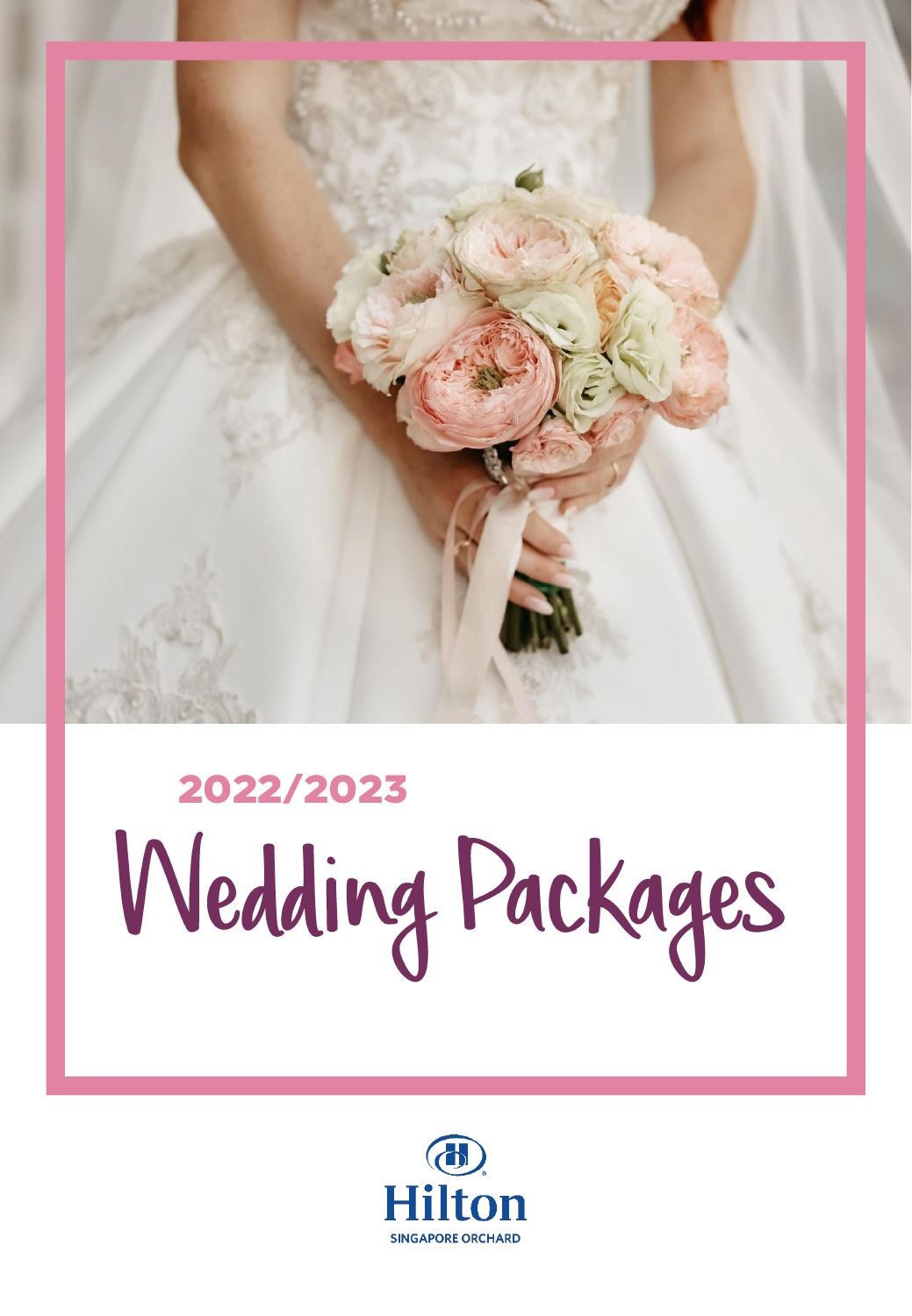# WEDDING PACKAGES 2022 / 2023

# Lunch

#### **Mondays to Sundays | \$1,488++ per table**

**Grand Ballroom** Min 28, Max 80 tables **Imperial Ballroom** Min 12, Max 22 tables

## **Dinner**

#### **| Mondays to Thursdays \$1,488++ per table**

**Grand Ballroom** Min 30, Max 80 tables **Imperial Ballroom** Min 12, Max 22 tables

#### **| Saturdays \$1,888++ per table**

**Grand Ballroom** Min 40, Max 80 tables **Imperial Ballroom** Min 15, Max 22 tables

#### **Fridays, Sundays, Eve and Day of Public Holidays | \$1,688++ per table**

**Grand Ballroom** Min 38, Max 80 tables **Imperial Ballroom** Min 15, Max 22 tables

# PACKAGE HIGHLIGHTS

#### **Dining**

- **Exquisite cuisine specially prepared by** our team of chefs
- Iced tea, nuts and chips served during pre-event reception
- Exclusive pre-event dining experience for ten (10) guests of your choice, based on your confirmed menu (applicable from Tuesdays to Thursdays, excluding Eve of and Public Holidays and blackout dates)
- A specially designed five-tier wedding cake on display with an additional cake by our Executive Pastry Chef for your private celebration

#### **Decorations**

• Choice of elegant wedding theme and floral decoration

#### **Beverage**

- Champagne fountain with a bottle of champagne to toast to the joyous occasion
- Assorted soft drinks and Chinese tea served throughout the event for up to four hours
- House-pour wine can be arranged at a special price of \$48++ per bottle
- One barrel of beer for your event. Additional barrels can be arranged at a special price of \$600++ per barrel
- Corkage fee for duty-paid and sealed wine and hard liquor can be arranged at \$30++ per bottle

The hotel reserves the rights to amend the prices without prior notice. All prices are in Singapore dollar and subject to 10% service charge and prevailing GST.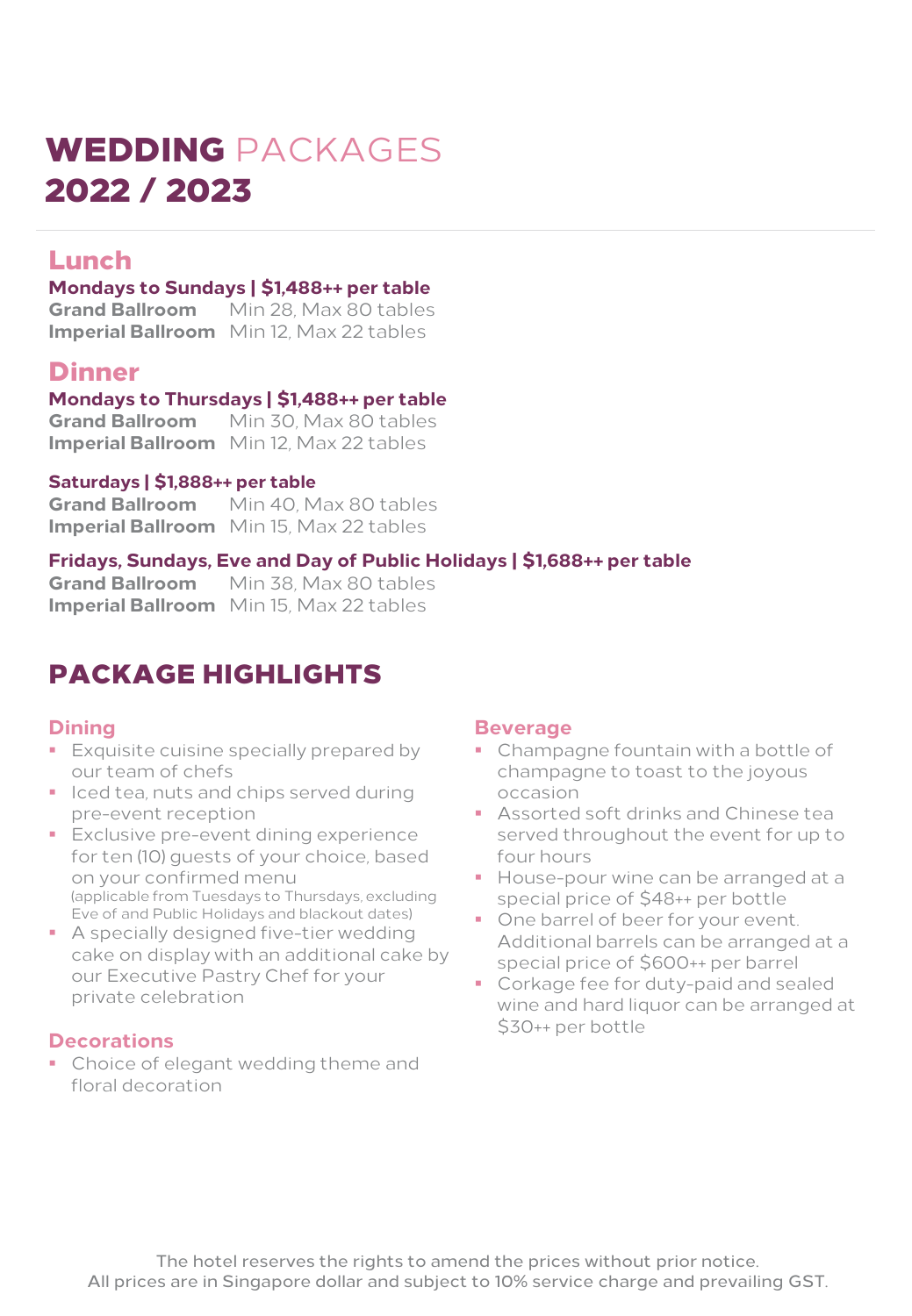# WEDDING PACKAGES 2022 / 2023

# PACKAGE HIGHLIGHTS

- Partial sponsorship of your wedding invitation cards and wedding favours at \$3 per guest (before GST)
- One-night stay in our bridal suite with welcome amenities
- Breakfast for two at a preferred in-house restaurant or served in your bridal suite
- Usage of our state-of-the-art LED walls and screens for your wedding video montage
- Valet parking service for your bridal car

#### **Additional Wedding Perks**

**Choose TWO wedding perks with a minimum of 12 tables Choose THREE wedding perks with a minimum of 28 tables Choose FOUR wedding perks with a minimum of 38 tables**

- \$100 nett Food and Beverage credit to be used at any of our in-house restaurant
- A bottle of house-pour wine per confirmed table (for consumption during event only)
- Waiver of corkage for all duty paid and sealed bottles of wine brought in
- One barrel of beer
- One day-use room (Deluxe Room) from 10a.m. to 3p.m. (Wedding Lunch) or 3p.m. to 8p.m.
- One night's stay in a Deluxe Room
- Delectable butler-style canapés during pre-event reception
- A second night stay in our luxurious bridal suite (for weekend wedding dinner packages only)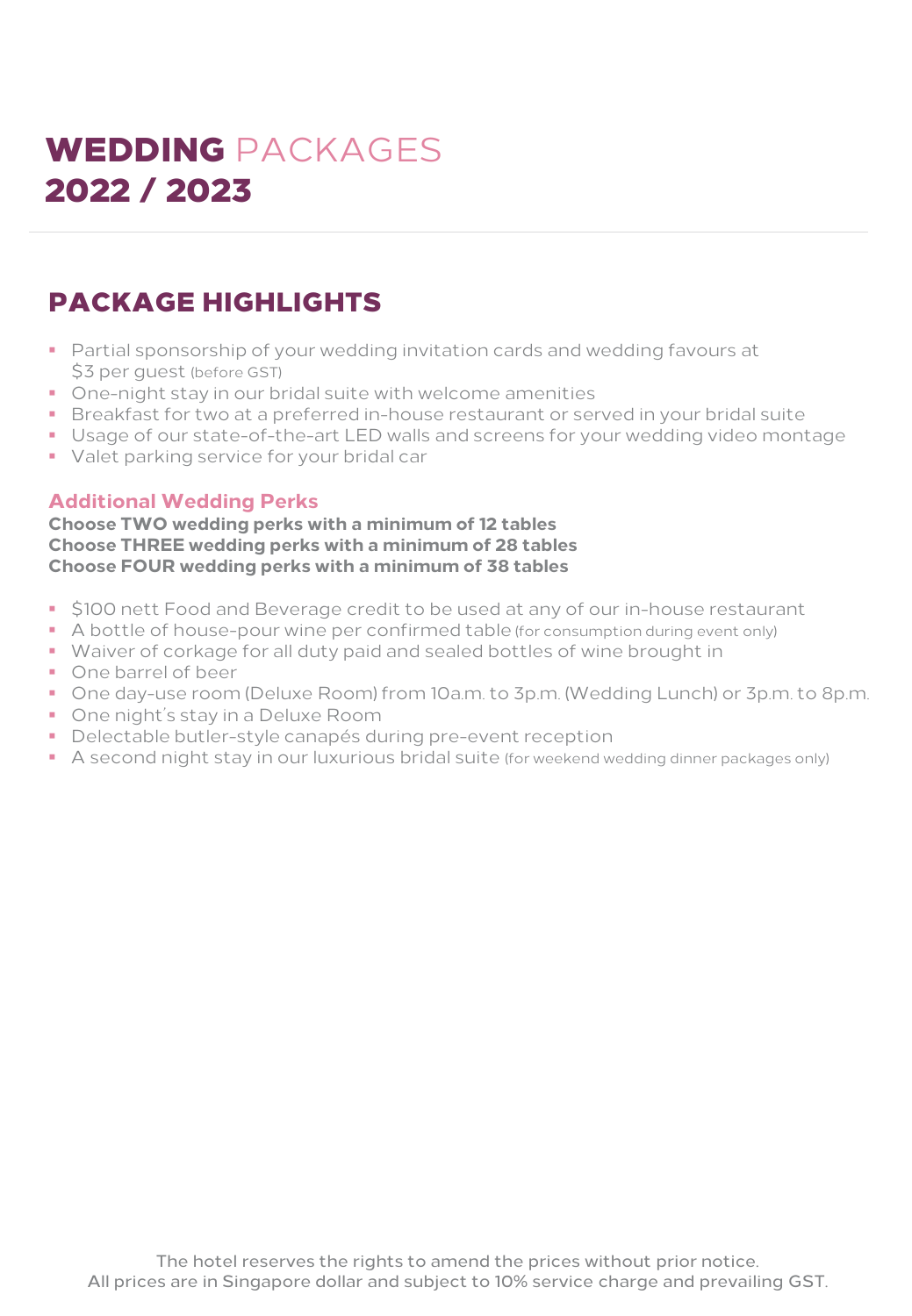# 7-course Chinese Menu

Lunch & Weekday Dinner

## **Perfect Beginnings 花好月圓**

## (Appetiser Platter 五福大拼盘)

#### **Choice of 5 items**

- □ Prawn Salad 沙律虾
- Marinated Jellyfish 辣汁海蜇
- **□** Spring Roll 春卷
- □ Thai-style Marinated Conch 泰式海螺
- **□** Marinated Octopus 八爪鱼
- Golden Nest Roll 金网卷
- Prawn Roll in Wasabi Mayo 芥末美乃滋虾卷
- **□** Smoked Duck Breast 烟鸭胸
- Barbecued Pork 叉烧

#### **Romance 良緣天註定**

#### (Soup 羹)

#### **Choice of 1 item**

- **Q** Shredded Abalone in Superior Soup 鲍丝海味羹
- □ Braised Crab Meat and Fish Maw in Golden Sauce 黄焖蟹肉鱼肚羹

#### **Happiness 濃情似海深** (Seafood 海鲜)

#### **Choice of 1 item**

- **Q** Prawn and Scallop Sautéed with Asparagus and Mushroom 露笋松菇带子虾球
- **Q** Chinese Herb Drunken Prawn 药材醉生虾
- Scallop and Yam Croquette 荔茸带子
- □ Hong Kong-style Steamed Garoupa 清蒸石斑
- **Q** Steamed Patin Fish with Garlic 蒜香巴丁鱼
- □ Steamed Sea Bass with Black Bean Sauce 鼓汁金目鲈

#### **Togetherness 凤凰于飞**

#### (Meat 肉)

#### **Choice of 1 item**

- **Q** Crispy Roasted Chicken with Almond Slice 避风塘烧鸡
- **Q** Roasted Spare Rib with Capital Sauce 排骨皇
- **Q** Chinese Herb-infused Roasted Duck 药材烧鸭

## **Blissful 永恆照愛**

#### (Vegetable 菜)

#### **Choice of 1 item**

- □ Braised Sliced Conch with Shiitake Mushroom and Seasonal Vegetable 北菇响螺片时蔬
- **Q** Braised Sea Cucumber with Shiitake Mushroom and Seasonal Vegetable 海參冬菇时蔬
- **Q** Braised Sliced Jade Abalone with Shiitake Mushroom and Seasonal Vegetable in Crab Meat Sauce 蟹汁鲍鱼螺鲜菇时蔬

# **Longevity 濃情一線牽**

# (Noodles | Rice 面/饭)

#### **Choice of 1 item**

- **Q** Braised Ee-fu Noodle with Duo Mushrooms in Superior Abalone Sauce 鲍汁双菇干烧伊面
- **Q** Fried Rice with Chinese Sausage wrapped in Lotus Leaf 腊味荷叶饭
- **Q** Vermicelli stewed with Shredded Chicken Meat and Preserved Cabbage 雪菜鸡丝焖米粉

#### **Sweetness 甜甜蜜蜜** (Dessert 甜品)

- **Q** Cream of Red Bean with Glutinous Rice Dumpling 红豆沙汤圆
- **Q** Chilled Aloe Vera and Lemongrass Jelly in Calamansi Juice 香茅芦荟冻
- **Q** Chilled Mango Sago with Pomelo 杨枝甘露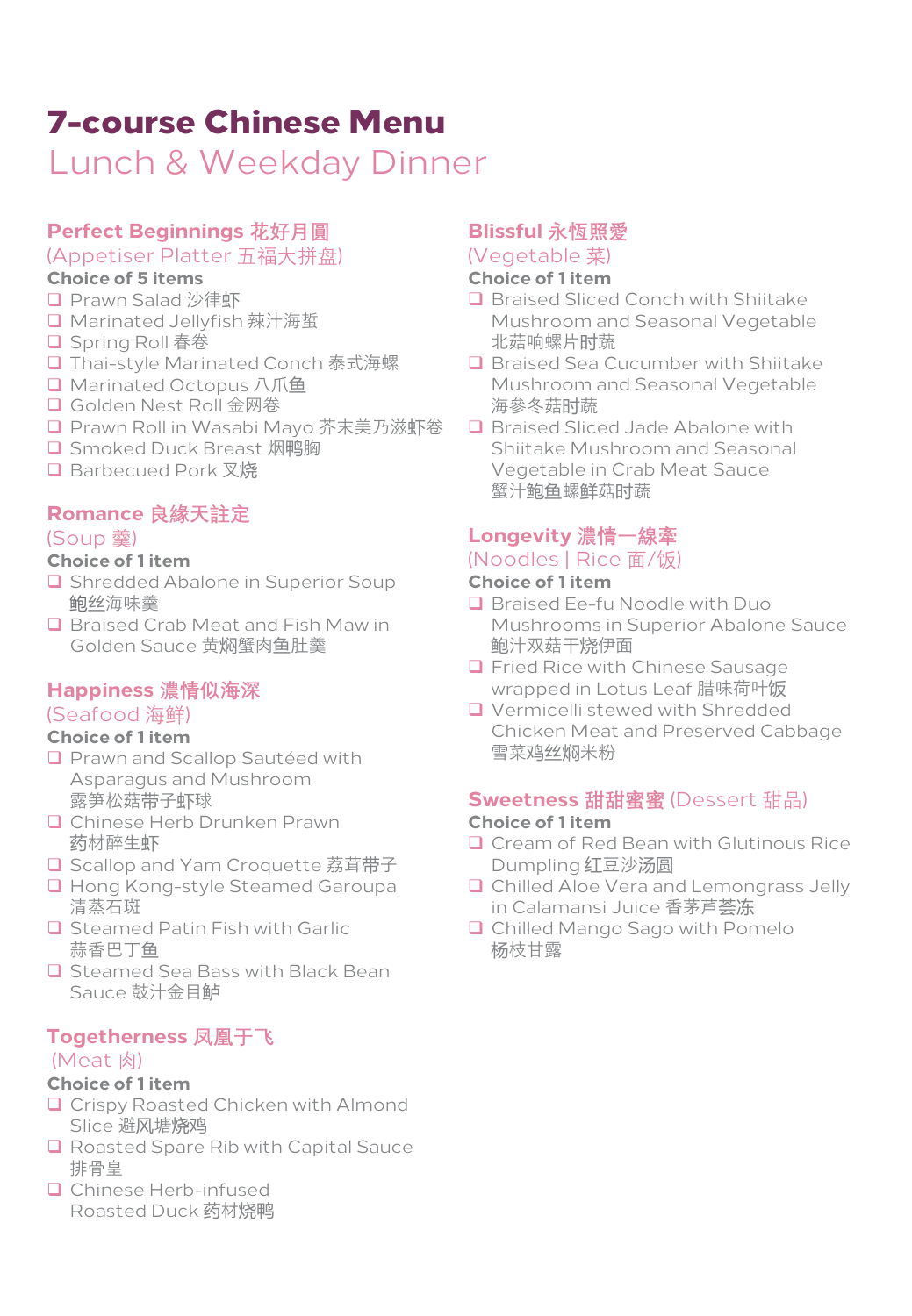# 8-course Chinese Menu

Weekend Dinner

## **Perfect Beginnings 花好月圓**

#### (Appetiser Platter 五福大拼盘)

#### **Choice of 5 items**

- □ Prawn Salad with Fresh Fruit 鲜果沙律虾
- □ Marinated Jellyfish 辣汁海蜇
- **□** Spring Roll 春卷
- □ Ebiko Sushi 鱼子寿司
- □ Thai-style Marinated Conch 泰式海螺
- □ Barbecued Pork 叉烧
- **□** Marinated Octopus 八爪鱼
- □ Avocado Sushi 牛油果寿司
- **Q** Prawn Roll in Wasabi Mayo 芥末美乃滋虾卷
- **□** Smoked Duck Breast 烟鸭胸
- □ Stir-fried Crab Meat with Egg 桂花蟹肉
- **Q** Lobster Salad or Sliced Suckling Pig 龙虾沙律 或 乳豬

#### **Romance 良緣天註定**

#### (Soup 羹)

#### **Choice of 1 item**

- **Q** Lobster and Bamboo Shoot Soup 竹笙龙虾羹
- □ Braised Crab Meat and Fish Maw in Golden Sauce 黄焖蟹肉鱼肚羹

#### **Happiness 濃情似海深** (Seafood 海鲜)

#### **Choice of 1 item**

- **Q** Stir-fried Prawn in Chilli Sauce with Deep-fried Bun 辣椒虾球拼馒头
- Stir-fried Scallop, Macadamia, Shimeji Mushroom and Lily Bulb 夏果松菇百合炒带子
- **Q** Stir-fried Prawn and Phoenix Clam with Broccoli in XO Sauce XO酱凤凰蚌虾球西兰花
- **Q** Teochew-style Steamed Australian Red Garoupa 潮州蒸澳洲红斑
- □ Steamed Sea Perch with Kombu Sauce 昆布汁蒸鲈鱼
- **Q** Steamed Soon Hock with Minced Garlic in Superior Sauce 蒜茸蒸顺壳鱼

# **Togetherness 凤凰于飞**

## (Meat 肉)

#### **Choice of 1 item**

- **Q** Wok-fried Venison with Capsicum in Black Pepper Sauce 黑椒蜜椒炒鹿肉
- □ Roasted Spare Rib with Capital Sauce 排骨皇
- Pan-roasted Wu Xi Spare Rib in Black Vinegar Glaze 镇江无锡排骨
- **Q** Crispy Roasted Chicken with Prawn Cracker 脆皮吊烧鸡
- **Q** Roasted Chicken with Crispy Egg Floss in Homemade Spicy and Sour Sauce 西施鸡
- □ Braised Duck with Chestnut 栗子扒大鸭

## **Eternal Love 情深見永恆** (Delicacy 精致美味)

#### **Choice of 1 item**

- $\Box$  Braised Baby Abalone with Shiitake Mushroom and Seasonal Vegetable 鲍鱼仔天白菇时蔬
- **Q** Braised Sea Cucumber with Shiitake Mushroom and Seasonal Vegetable 海參冬菇时蔬
- □ Braised Baby Abalone with Conpoy and Shimeji Mushroom and Seasonal Vegetable 干贝松菇鲍鱼仔时蔬

**Continue on to next page 继续下一页**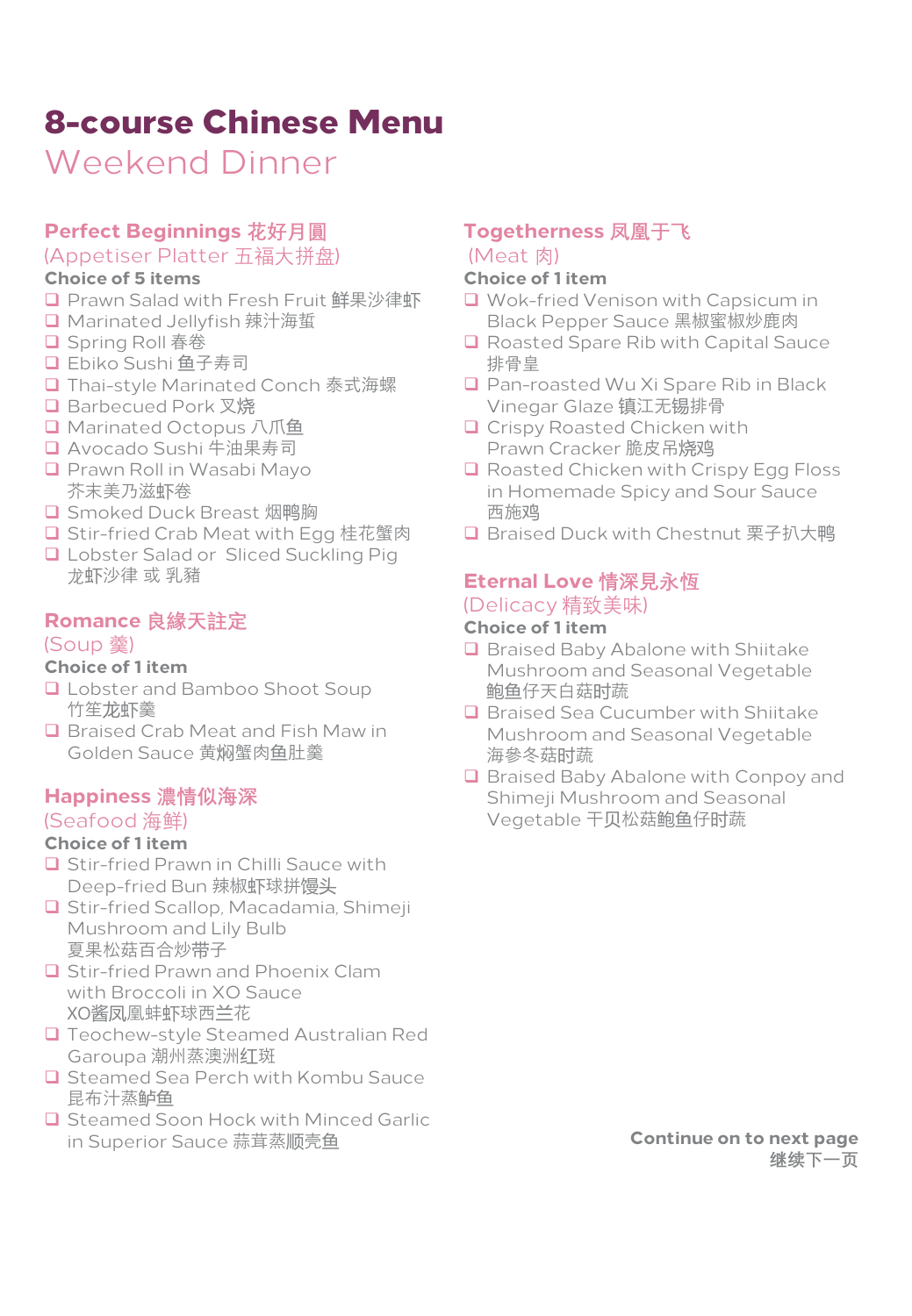# 8-course Chinese Menu

Weekend Dinner

#### **Blissful 永恆照愛**

(Vegetable 菜)

#### **Choice of 1 item**

- **Q** Braised Sliced Conch with Shiitake Mushroom and Seasonal Vegetable 北菇响螺片时蔬
- **Q** Braised Sea Cucumber with Shiitake Mushroom and Seasonal Vegetable 海參冬菇时蔬
- **Q** Braised Sliced Jade Abalone with Shiitake Mushroom and Seasonal Vegetable in Crab Meat Sauce 蟹汁鲍鱼螺鲜菇时蔬

#### **Longevity 濃情一線牽**

#### (Noodles | Rice 面/饭)

- **Q** Braised Ee-fu Noodle with Duo Mushrooms or Crab Meat 双菇/ 蟹肉烩伊面
- **Q** Fried Rice with Chinese Sausage wrapped in Lotus Leaf 腊味荷叶饭
- □ Stir-fried Seafood Udon 干炒海鲜乌冬

#### **Sweetness 甜甜蜜蜜**

#### (Dessert 甜品)

- **Q** Cream of Pumpkin with Yam Paste 金瓜芋泥
- **Q** Chilled Aloe Vera and Lemongrass Jelly in Calamansi Juice 香茅芦荟冻
- **Q** Japanese Green Tea Pudding topped with Azuki Red Bean 日本红豆绿茶布丁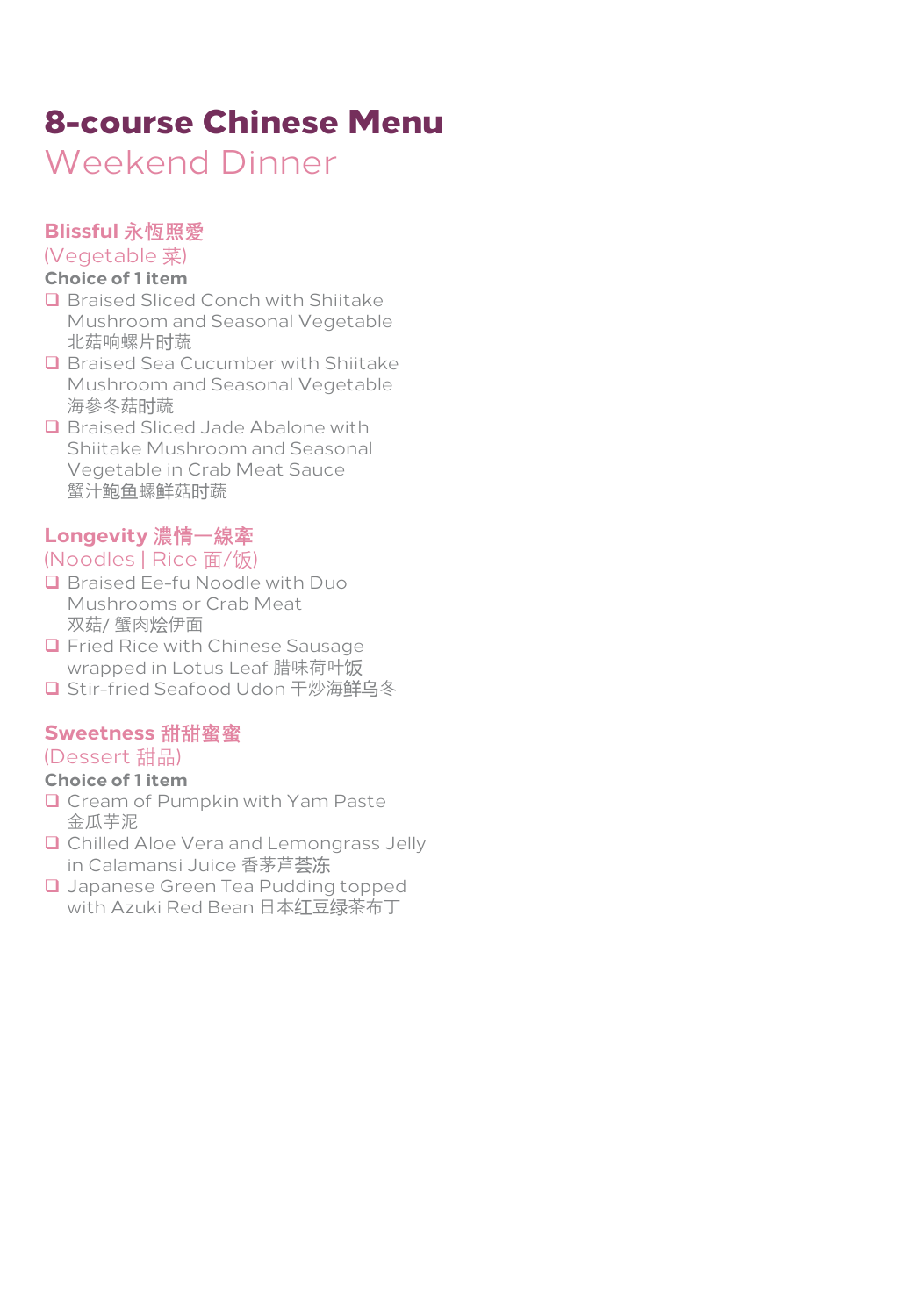# 7-course Chinese Vegetarian Menu

Lunch & Weekday Dinner

#### **Perfect Beginnings 花好月圓**

#### (Appetiser Platter 五福大拼盘)

#### **Choice of 5 items**

- **□** Spring Roll 素春卷
- **Q** Marinated Black Fungus with Lotus Root 凉拌木耳藕片
- □ Seaweed Roll 素紫菜卷
- **Q** Japanese Rice with Mushroom Sauce 日本素寿司
- **□** Smoked Black Mushroom 熏冬菇
- Deep-fried Mock Goose 素鹅
- Marinated Celery with Wolfberry 清味杞子西芹
- **Q** Fried Tofu with Seaweed Sauce 炸豆腐拼海苔酱

#### **Romance 良緣天註定**

#### (Soup 羹)

#### **Choice of 1 item**

- **Q** Double-boiled Soup with Chinese Yam, Bamboo Pith, and Cordycep Flower 虫草花山药竹笙炖汤
- **Q** Braised Shredded Mock Abalone with Golden Mushroom in Superior Soup 金菇鲍丝羹

#### **Happiness 濃情似海深** (Mushroom 蘑菇)

#### **Choice of 1 item**

- **Q** Sautéed Monkey Head Mushroom, Shimeji Mushroom and Macadamia 夏果松菇炒猴头菇
- **Q Stir-fried King Oyster Mushroom in Chilli** Sauce with Seasonal Vegetable 辣汁杏鲍菇炒时蔬

# **Blissful 永恆照愛**

#### (Bean Curd 豆腐)

#### **Choice of 1 item**

- **Q** Duo Bean Curd with Assorted Vegetables 蔬菜双色豆腐
- **Q** Braised Eight Treasures wrapped in Bean Curd Skin 八宝珍藏

#### **Eternal Love 情深見永恆**

#### (Delicacy 精致美味)

#### **Choice of 1 item**

- □ Braised Cabbage and Chayote with Ling Zhi Mushroom 佛手瓜白菜扒灵芝菇
- **Q** Braised Pumpkin and Bamboo Pith with Asparagus 金瓜竹笙烩芦笋

#### **Longevity 濃情一線牽**

#### (Noodles | Rice 面/饭)

#### **Choice of 1 item**

- **Q** Braised Ee-fu Noodle with Assorted Vegetables 翡翠焖伊府面
- **Q** Fried Rice Wrapped in Lotus Leaf 素荷叶饭

#### **Sweetness 甜甜蜜蜜** (Dessert 甜品)

- **Q** Double-Boiled Snow Fungus with Almond 南北杏炖雪耳
- **Q** Chilled Aloe Vera and Lemongrass Jelly in Calamansi Juice 香茅芦荟冻